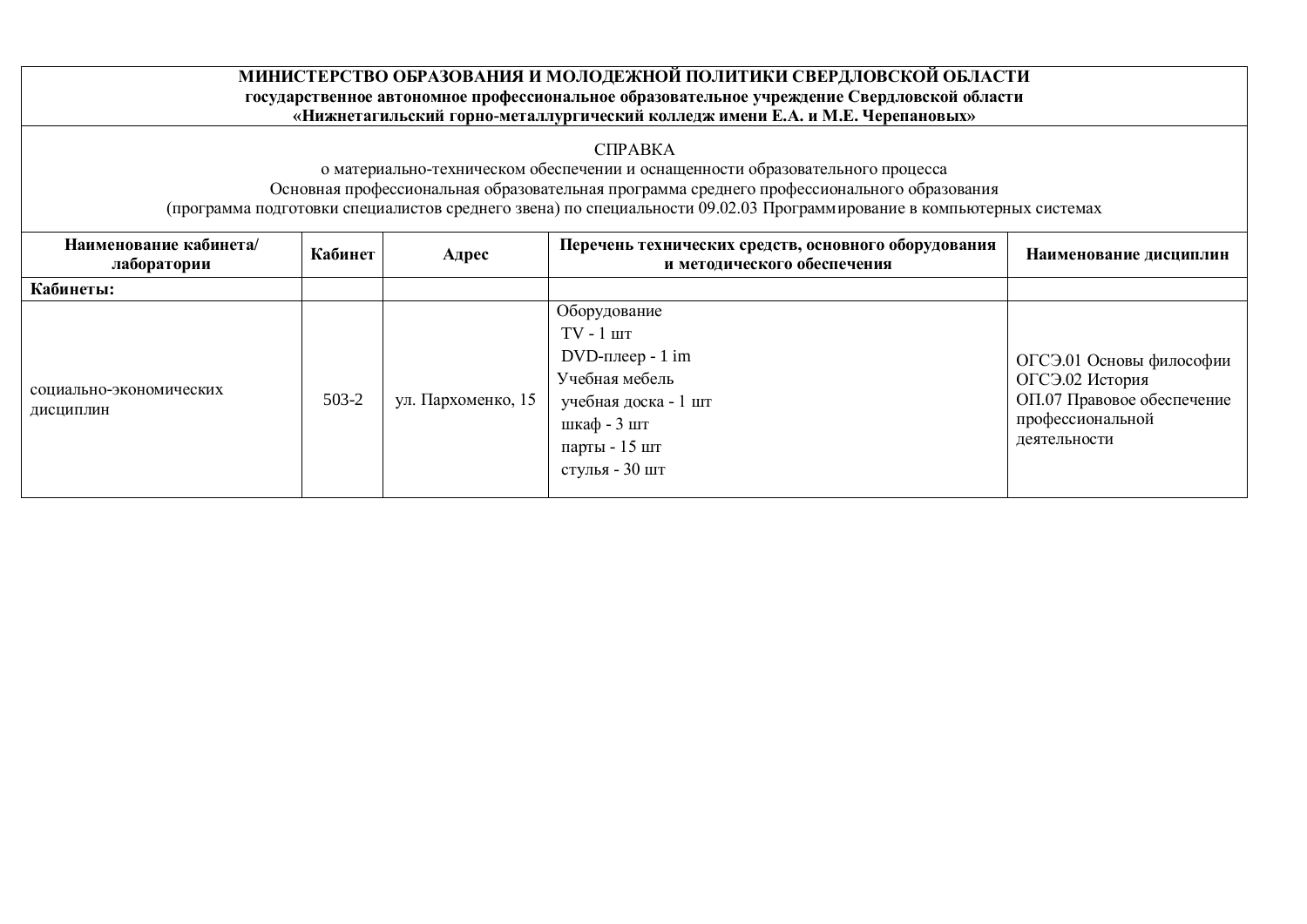| иностранного языка | 415-2 | ул. Пархоменко, 15 | Технические средства<br>компьютер персональный с выходом в интернет - 1 шт<br>принтер «Canon» - 1 шт<br>TB «Samsung» - 1 шт<br>DVD player «Samsung» - 1 шт<br>магнитофон «Philips» - 1 шт<br>Учебная мебель<br>учебная доска - 1 шт<br>ученическая парта -18 шт<br>стол преподавателя - 1 шт<br>стул ученический - 18 шт<br>стул преподавателя - 1 шт<br>книжный шкаф - 2 шт<br>лавка - 1 шт<br>Иные объекты, в том числе: электронные и печатные<br>издания плакаты<br>«Соединенное Королевство Великобритания», «США»,<br>«Таблица распорядка дня», «Таблица неправильных<br>глаголов», «Сводная таблица спряжения глаголов»,<br>«Алфавит», географические карты англоязычных стран,<br>счетная таблица - 9 шт, Учебно-методический комплекс по<br>учебной дисциплине / профессиональному модулю УД<br>Иностранный язык в профессиональной сфере, рабочие<br>программы по учебной дисциплине, рабочие планы<br>преподавателя, КИМы по дисциплине, программы<br>промежуточной аттестации по учебной дисциплине, в т. ч.<br>электронные пособия комплект электронных презентаций<br>по темам учебной дисциплины - 1 шт,<br>в т. ч. печатные издания англо-русские словари - 10 шт,<br>PlanetofEnglish: учебник английского языка для учреждений<br>СПО / Г.Т.Безкоровайная и др. (библиотечная) - 10 шт<br>Агабекян И.П. Английский для средних специальных<br>заведений: Учебное пособие - 10 шт<br>Голицынский Ю.Б. Грамматика: Сборник упражнений - 10<br>ШT<br>Голубев А.П. Английский язык для технических<br>специальностей - 10 шт | ОГСЭ.03 Иностраннный язык<br>ОП.10 Основы технического<br>перевода |
|--------------------|-------|--------------------|-------------------------------------------------------------------------------------------------------------------------------------------------------------------------------------------------------------------------------------------------------------------------------------------------------------------------------------------------------------------------------------------------------------------------------------------------------------------------------------------------------------------------------------------------------------------------------------------------------------------------------------------------------------------------------------------------------------------------------------------------------------------------------------------------------------------------------------------------------------------------------------------------------------------------------------------------------------------------------------------------------------------------------------------------------------------------------------------------------------------------------------------------------------------------------------------------------------------------------------------------------------------------------------------------------------------------------------------------------------------------------------------------------------------------------------------------------------------------------------------------------------------------------------------|--------------------------------------------------------------------|
|                    |       |                    | Луговая А.Л. Английский язык для энергетических<br>специальностей - 10 шт                                                                                                                                                                                                                                                                                                                                                                                                                                                                                                                                                                                                                                                                                                                                                                                                                                                                                                                                                                                                                                                                                                                                                                                                                                                                                                                                                                                                                                                                 |                                                                    |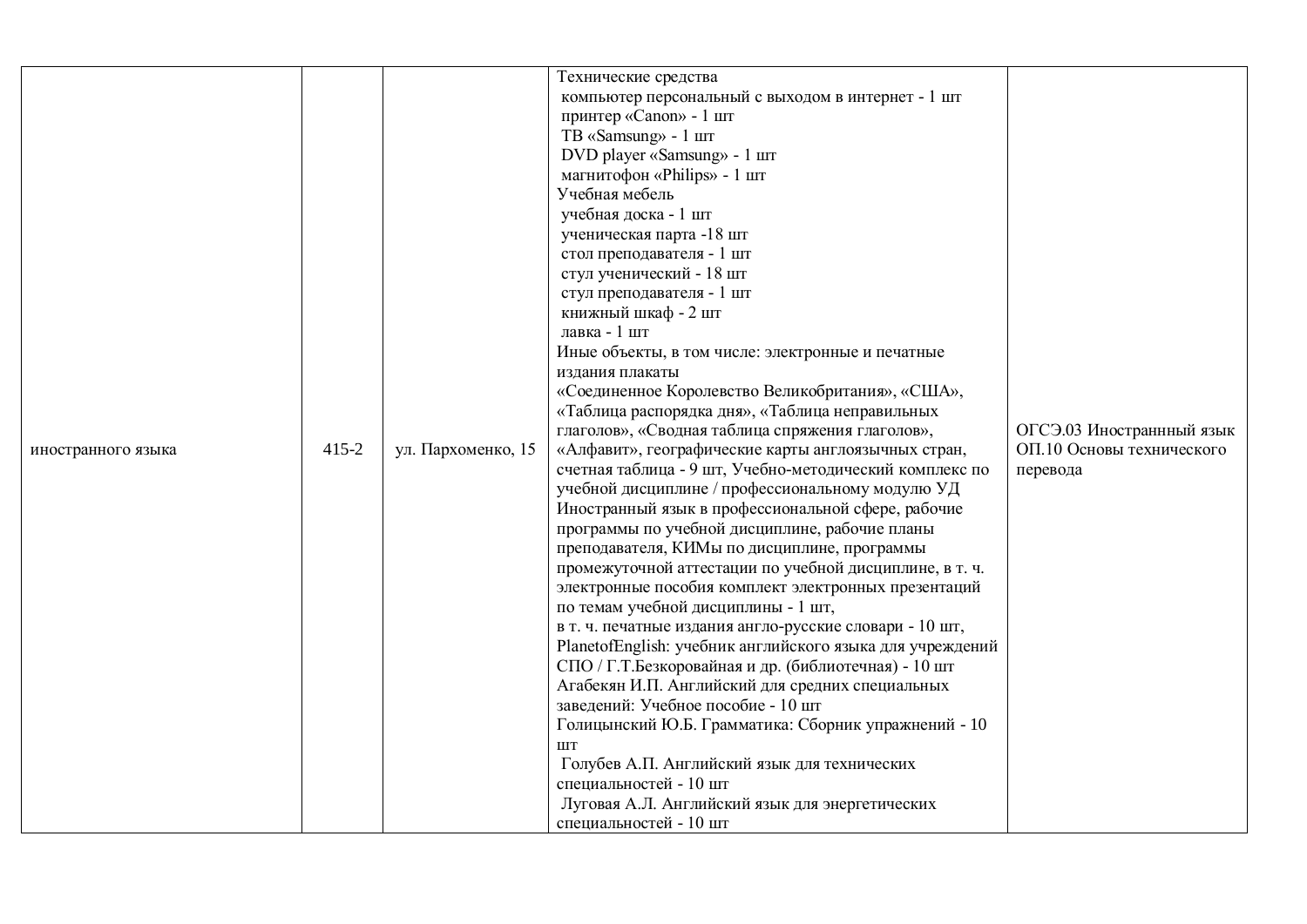|                          |       |                                                                                                               | Оборудование                                                                                  |                             |
|--------------------------|-------|---------------------------------------------------------------------------------------------------------------|-----------------------------------------------------------------------------------------------|-----------------------------|
|                          |       |                                                                                                               | набор шаблонов для доски, использующийся для создания                                         |                             |
|                          |       |                                                                                                               | рисунков фигур на плоскости и тел в пространстве -1 шт                                        |                             |
|                          |       |                                                                                                               | демонстрационный набор пространственных тел - 1 шт                                            |                             |
|                          |       |                                                                                                               | Учебная мебель                                                                                |                             |
|                          |       |                                                                                                               | учебная доска - 1 шт                                                                          |                             |
|                          |       |                                                                                                               | ученическая парта - 17 шт                                                                     |                             |
|                          |       |                                                                                                               | стол преподавателя - 1 шт                                                                     |                             |
|                          |       |                                                                                                               | стул ученический - 32 шт                                                                      |                             |
|                          |       |                                                                                                               | стул преподавателя - 1 шт                                                                     |                             |
|                          |       |                                                                                                               | Иные объекты, в том числе: электронные и печатные                                             |                             |
|                          |       |                                                                                                               | издания                                                                                       |                             |
|                          |       |                                                                                                               | Учебно-методический комплекс по учебной дисциплине /                                          |                             |
|                          |       |                                                                                                               | профессиональному модулю Математика: алгебра, начала                                          |                             |
|                          |       |                                                                                                               | математического анализа, геометрия                                                            |                             |
|                          |       |                                                                                                               | методические указания к выполнению практических работ                                         |                             |
|                          |       |                                                                                                               | по дисциплине «Математика: алгебра, начала                                                    |                             |
|                          |       |                                                                                                               | математического анализа, геометрия»                                                           |                             |
|                          |       | практические работыдля студентов по дисциплине                                                                | ЕН.01 Элементы высшей                                                                         |                             |
|                          |       | «Математика: алгебра, начала математического анализа,                                                         | математики                                                                                    |                             |
|                          |       | геометрия»                                                                                                    | ЕН.02 Элементы                                                                                |                             |
| математических дисциплин | 209-2 | ул. Пархоменко, 15                                                                                            | Учебно-методический комплекс по учебной дисциплине /                                          | математической логики       |
|                          |       |                                                                                                               | профессиональному модулю Элементы высшей математики                                           | ЕН.03 Теория вероятностей и |
|                          |       |                                                                                                               | методические указания к выполнению практических работ                                         | математическая статистика   |
|                          |       |                                                                                                               | по дисциплине «Элементы высшей математики»                                                    |                             |
|                          |       |                                                                                                               | практические работы для студентов по дисциплине                                               |                             |
|                          |       |                                                                                                               | «Элементы высшей математики»                                                                  |                             |
|                          |       |                                                                                                               | Учебно-методический комплекс по учебной дисциплине /                                          |                             |
|                          |       |                                                                                                               | профессиональному модулю Математика                                                           |                             |
|                          |       | методические указания к выполнению практических работ                                                         |                                                                                               |                             |
|                          |       | по дисциплине «Элементы высшей математики»                                                                    |                                                                                               |                             |
|                          |       |                                                                                                               | практические работы для студентов по дисциплине                                               |                             |
|                          |       |                                                                                                               | «Математика»                                                                                  |                             |
|                          |       |                                                                                                               | в т. ч. печатные издания                                                                      |                             |
|                          |       |                                                                                                               | раздаточный справочный материал - 14 шт                                                       |                             |
|                          |       | учебник Ю.М. Колягин «Алгебра и начала анализа 10 кл.»<br>$2004$ $\Gamma$ . - 24 $\text{I} \text{I} \text{I}$ |                                                                                               |                             |
|                          |       |                                                                                                               |                                                                                               |                             |
|                          |       |                                                                                                               | учебник Ю.М. Колягин «Алгебра и начала анализа 11 кл.»                                        |                             |
|                          |       |                                                                                                               |                                                                                               |                             |
|                          |       |                                                                                                               |                                                                                               |                             |
|                          |       |                                                                                                               |                                                                                               |                             |
|                          |       |                                                                                                               | 2004 г. - 24 шт<br>учебник Ш.А. Алимов «Алгебра и начала анализа 10-11<br>кл.» 2004 г. - 6 шт |                             |
|                          |       |                                                                                                               | учебное пособие по высшей математике В.Б. Пяткова, Л.Н.                                       |                             |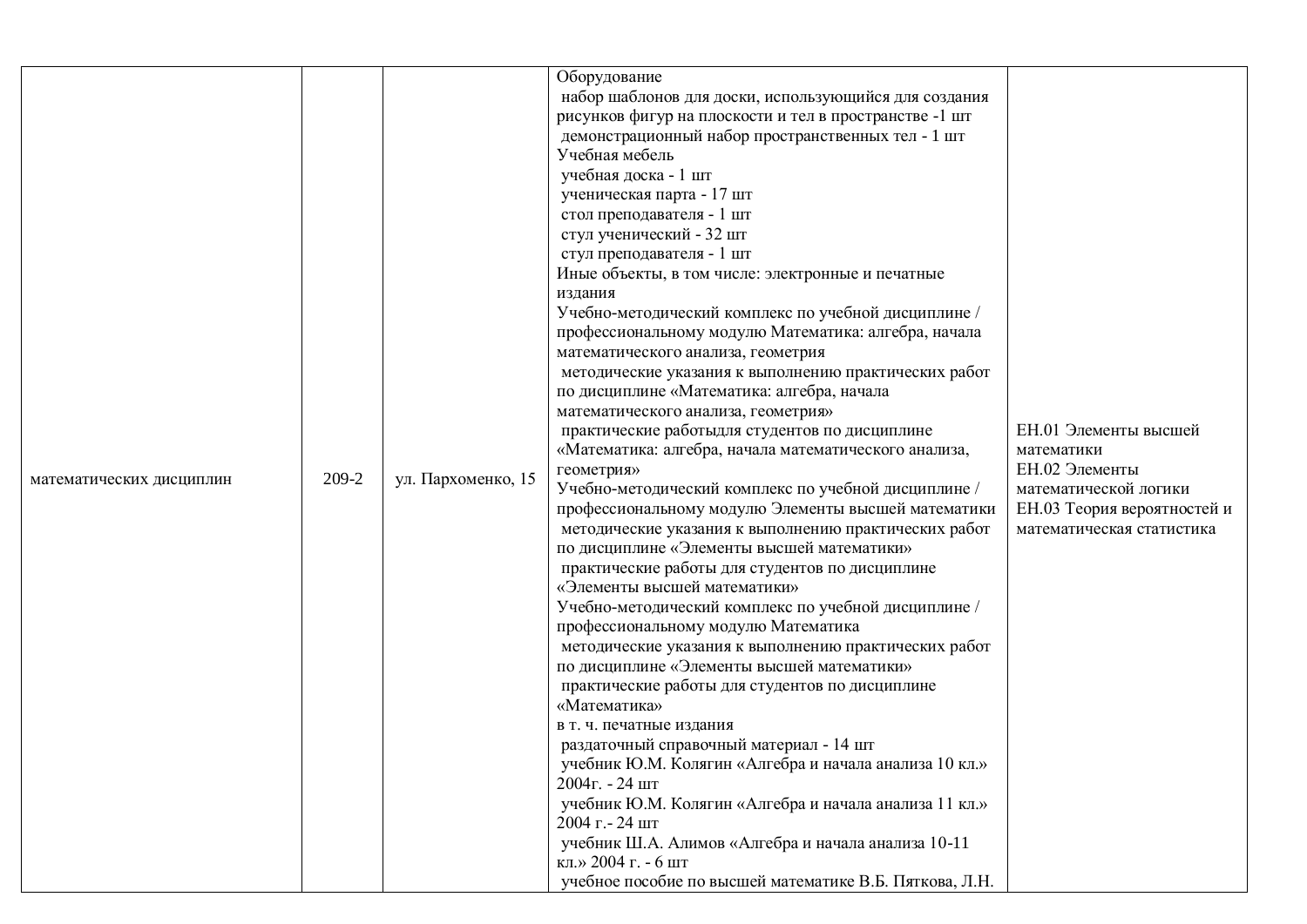|                               |                             | Щелконова 1 часть 2008 г. - 21 шт<br>учебное пособие по высшей математике В.Б. Пяткова, О.Е.<br>Турова 2 часть 2008 г. - 21 шт<br>учебное пособие по высшей математике В.Б. Пяткова, В.Я.<br>Рудаев, О.Е. Турова 3 часть 2008 г. - 21 шт<br>учебное пособие по высшей математике В.Б. Пяткова, Л.Н.<br>Щелконова 4 часть 2008 г. - 21 шт                                                                                                                                                                                                                                                                                                                                                                                                                                                                                                                                                                                                                                 |                                                 |
|-------------------------------|-----------------------------|--------------------------------------------------------------------------------------------------------------------------------------------------------------------------------------------------------------------------------------------------------------------------------------------------------------------------------------------------------------------------------------------------------------------------------------------------------------------------------------------------------------------------------------------------------------------------------------------------------------------------------------------------------------------------------------------------------------------------------------------------------------------------------------------------------------------------------------------------------------------------------------------------------------------------------------------------------------------------|-------------------------------------------------|
| стандартизации и сертификации | 513-2<br>ул. Пархоменко, 15 | Технические средства<br>компьютер персональный - 1 шт<br>интерактивная доска - 1 шт<br>проектор - 1 шт<br>колонки - 2 шт<br>Оборудование<br>Макеты деталей по разделам:<br>аксонометрические и прямоугольные проекции - 20 шт<br>сечения и разрезы - 20 шт<br>рабочие чертежи деталей - 15 шт<br>сборочные чертежи - 15 шт<br>Чертежные инструменты для работы на доске (циркуль,<br>угольники, линейки, транспортир) - 9 шт<br>Учебная мебель<br>учебные парты (на 2 чел.) - 14 шт<br>учебные парты (на 1 чел.) - 8 шт<br>стулья - 35 шт<br>шкаф - 1 шт<br>стол преподавателя - 2 шт<br>Доска ученическая - 1 шт<br>Иные объекты, в том числе: электронные и печатные<br>издания<br>С.К.Боголюбов Инженерная графика - 16 шт<br>Г.М. Ганевский Допуски, посадки и технические измерения<br>в машиностроении - 20 шт<br>3. С.А.Зайцев Допуски и посадки - 20 шт<br>методические указания для выполнения графических работ<br>по дисциплине «Инженерная графика» по 15 шт | МДК.03.03<br>Документирование и<br>сертификация |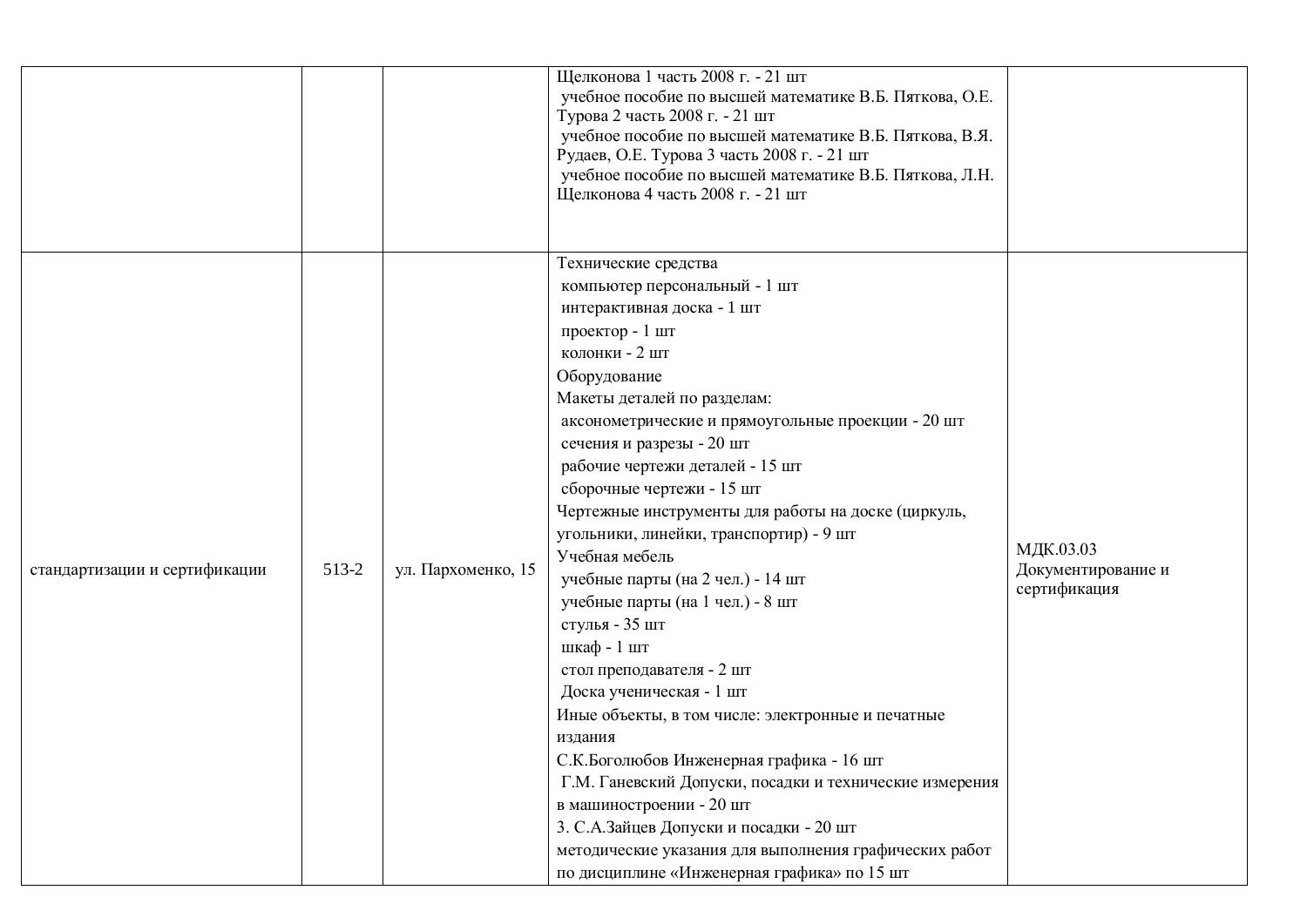|                         |                             | комплект картонных плакатов по дисциплине «Инженерная<br>графика» - 10 шт<br>карточки индивидуальных заданий по темам курса<br>«Инженерная графика» по 20 шт<br>методические указания к выполнению лабораторно-<br>практических работ по дисциплине «Метрология,<br>стандартизация и сертификация» - 6 шт<br>справочный материал (таблицы ГОСТ) по дисциплине<br>«Метрология, стандартизация и сертификация» - 17 шт<br>Фильмы и презентации по темам курса - 13 шт                                                                                                                                                                                                                                                                                                                                                   |                                                                                    |
|-------------------------|-----------------------------|-----------------------------------------------------------------------------------------------------------------------------------------------------------------------------------------------------------------------------------------------------------------------------------------------------------------------------------------------------------------------------------------------------------------------------------------------------------------------------------------------------------------------------------------------------------------------------------------------------------------------------------------------------------------------------------------------------------------------------------------------------------------------------------------------------------------------|------------------------------------------------------------------------------------|
| экономики и менеджмента | 403-2<br>ул. Пархоменко, 15 | Технические средства<br>компьютер персональный - 1 шт<br>принтер - 1 шт<br>Учебная мебель<br>учебная доска - 1 шт<br>учебные столы - 16 шт<br>стулья - 32 шт<br>стол преподавателя - 2 шт<br>шкаф открытый - 2 шт<br>шкаф закрытый - 1 шт<br>вешалка металлическая - 1 шт<br>полка для книг - 2 шт<br>Иные объекты, в том числе: электронные и печатные<br>издания.<br>Учебно-методический комплекс по учебной дисциплине<br>/профессиональному модулю КИМ по УД «Менеджмент»,<br>Электронная презентация<br>в том числе электронное пособие по УД «Менеджмент»,<br>Электронная презентация<br>КИМ по УД «Основы экономики»<br>Электронное пособие по УД «Основы экономики»<br>КОС по ПМ.03. Участие в экспериментальных и<br>исследовательских работах - 1 шт<br>методические указания по выполнению курсовой работы | ОП.14 Теория бухгалтерского<br>учета<br>ОП.06 Основы экономики<br>ОП.12 Менеджмент |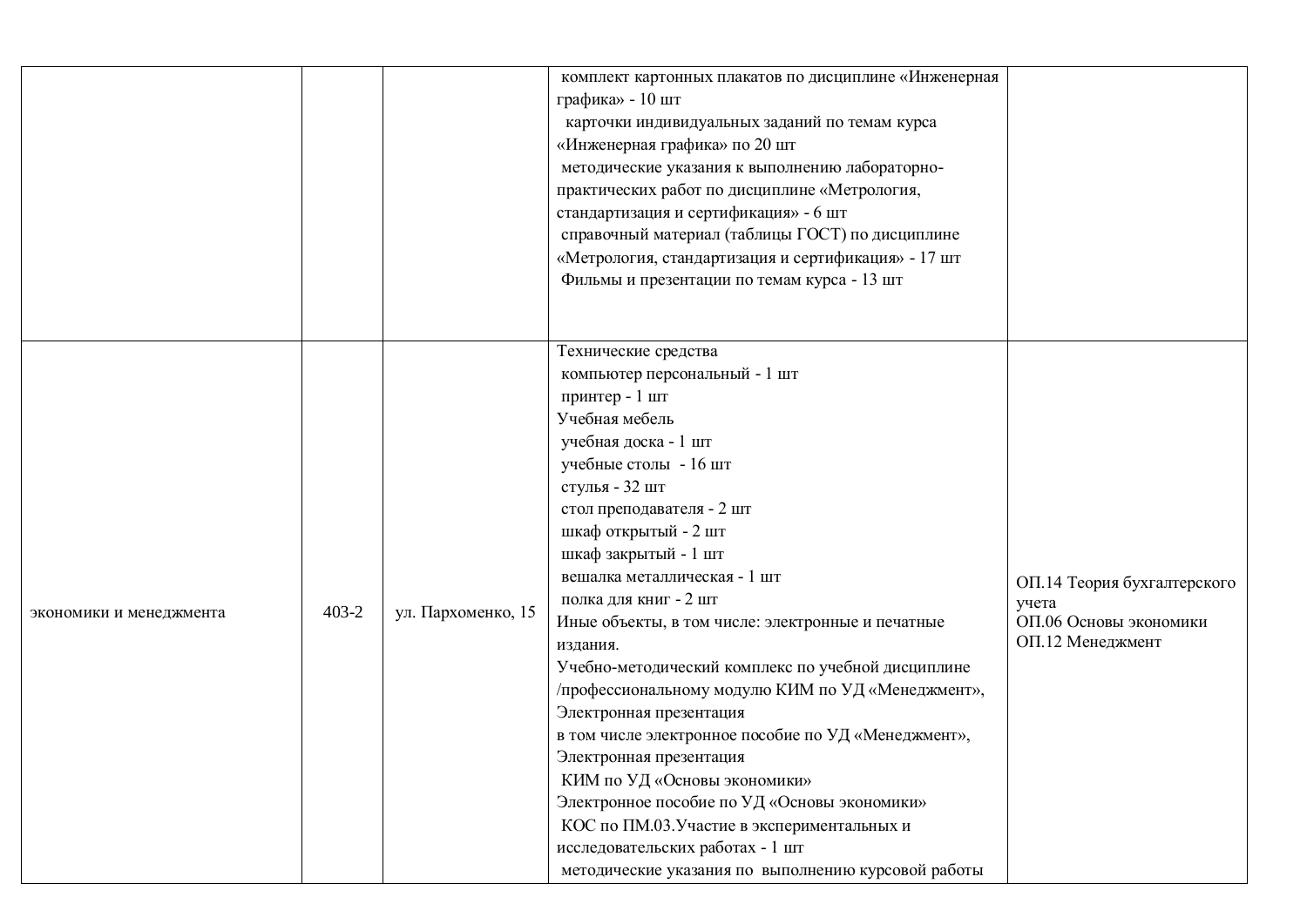|                       |           |                    | по ПМ.03. Участие в экспериментальных и<br>исследовательских работах<br>КОС по ПМ.03. Организация производственной<br>деятельности персонала - 1 шт<br>методические указания по выполнению курсовой работы<br>по ПМ.03. Организация производственной деятельности<br>персонала<br>Учебная литература<br>Кабушкин Н.И. Основы менеджмента<br>Горфинкель В.Я. экономика предприятия<br>Сергеев И.В. Экономика предприятия<br>Чечевицына Л.Н. Экономика предприятия<br>Чечевицына Л.Н. Практикум по экономике предприятия<br>Носова С.С. Основы экономики Используется<br>библиотечный фонд |                               |
|-----------------------|-----------|--------------------|------------------------------------------------------------------------------------------------------------------------------------------------------------------------------------------------------------------------------------------------------------------------------------------------------------------------------------------------------------------------------------------------------------------------------------------------------------------------------------------------------------------------------------------------------------------------------------------|-------------------------------|
| социальной психологии | $402 - 2$ | ул. Пархоменко, 15 | Технические средства<br>компьютер персональный - 1 шт<br>интерактивная доска - 1 шт<br>проектор - 1 шт<br>телевизор Самсунг - 1 шт<br>Оборудование<br>планшеты - 4 шт<br>Учебная мебель<br>учебные столы - 15 шт<br>стол преподавателя - 2 шт<br>стулья - 33 шт<br>офисное кресло - 1 шт<br>книжный шкаф - 1 шт                                                                                                                                                                                                                                                                          | ОГСЭ.05 Психология<br>общения |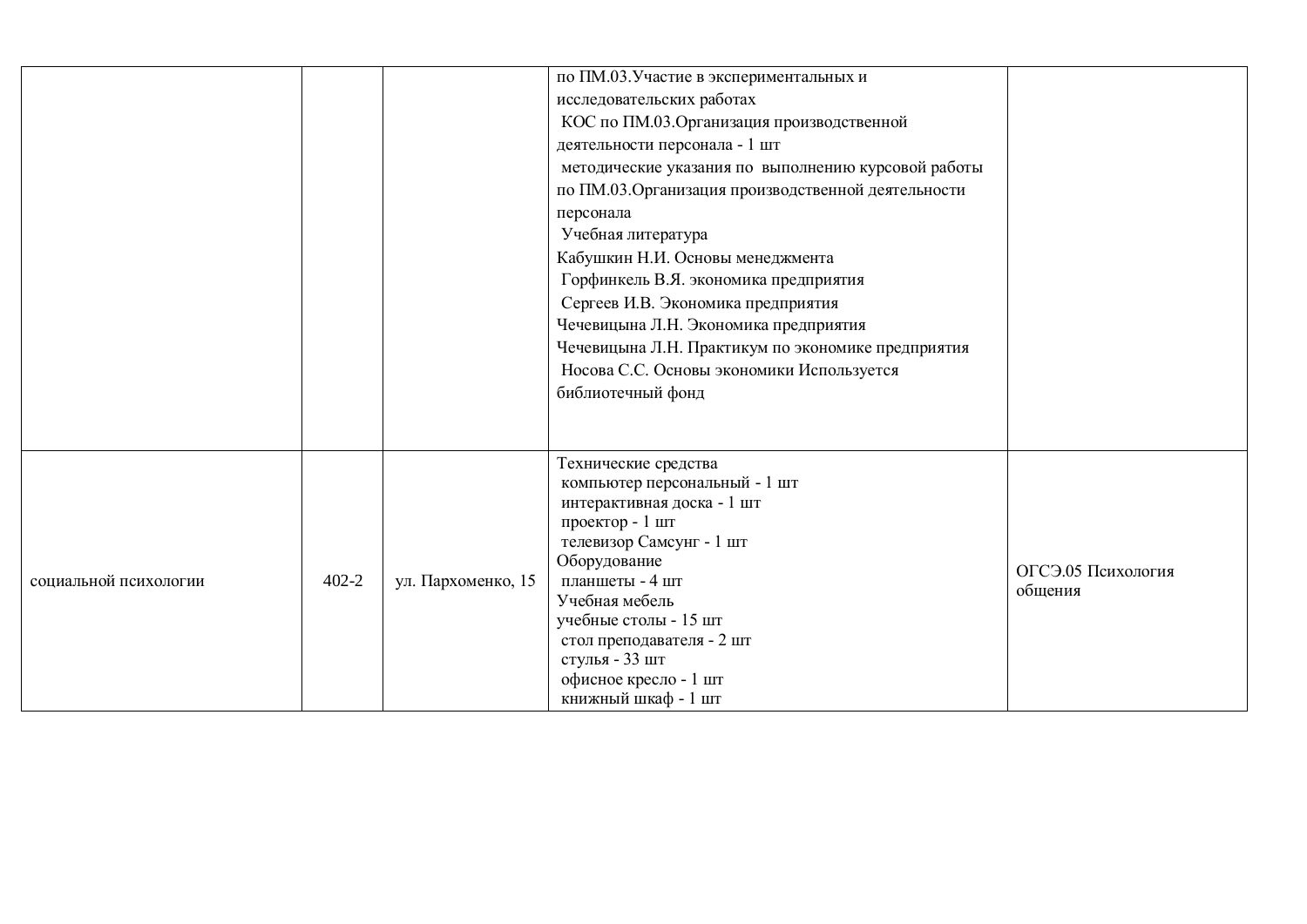| безопасности жизнедеятельности               | 203-2 | ул. Пархоменко, 15 | Технические средства<br>компьютер персональный - 1 шт<br>экран - 1 шт<br>проектор - 1 шт<br>сетевой адаптер - 1 шт<br>Учебная литература:<br>Девисилов «Охрана труда» - 1 шт<br>Медведев «Охрана труда и промышленная экология» - 1 шт<br>Белов «Безопасность Жизнедеятельности » - 1 шт<br>Смирнов «Безопасность жизнедеятельности» - 1 шт<br>Учебная мебель<br>учебные парты - 14 шт<br>стулья - 28 шт<br>шкаф - 1 шт<br>стол преподавателя - 1 шт<br>доска ученическая - 1 шт<br>Иные объекты, в том числе: электронные и печатные<br>издания<br>методические указания для выполнения лабораторно-<br>практических работ по дисциплине «Безопасность<br>жизнедеятельности» по 8 шт<br>фильмы и презентации по темам курса - 13 шт | ОП.09 Безопасность<br>жизнедеятельности                                                                                        |
|----------------------------------------------|-------|--------------------|--------------------------------------------------------------------------------------------------------------------------------------------------------------------------------------------------------------------------------------------------------------------------------------------------------------------------------------------------------------------------------------------------------------------------------------------------------------------------------------------------------------------------------------------------------------------------------------------------------------------------------------------------------------------------------------------------------------------------------------|--------------------------------------------------------------------------------------------------------------------------------|
| системного и прикладного<br>программирования | 322-2 | ул. Пархоменко, 15 | Учебная мебель<br>учебная доска - 2 шт<br>ученическая парта - 17 шт<br>стол преподавателя - 1 шт<br>стул ученический - 37 шт                                                                                                                                                                                                                                                                                                                                                                                                                                                                                                                                                                                                         | ЕН.03 Численные методы<br>ЕН.05 Математическое<br>моделирование<br>ОП.05 Основы<br>программирования<br>ОП.08 Теория алгоритмов |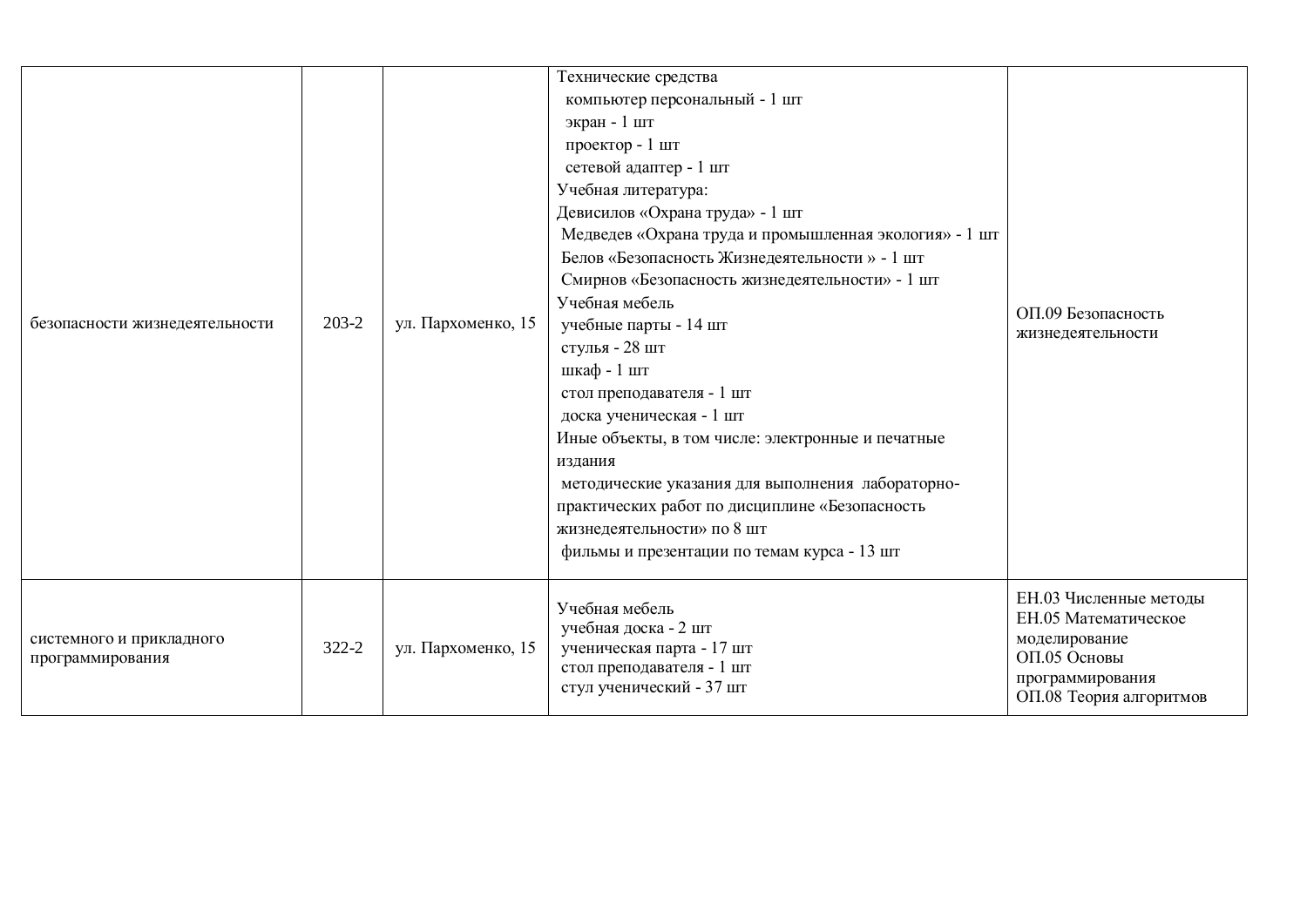| ПМ.01 Разработка<br>программных модулей<br>программного обеспечения<br>Технические средства<br>для компьютерных систем<br>ноутбук - 1 шт<br>МДК.01.01 Системное<br>доска с электроприводом - 1 шт<br>программирование<br>проектор - 1 шт<br>МДК.01.02 Прикладное<br>Учебная мебель<br>разработки программных<br>ул. Пархоменко, 15<br>217-2<br>программирование<br>стол - 1 шт<br>продуктов<br>МДК.03.01 Технология<br>шкаф - 1 шт<br>разработки программного<br>парта - 19 шт<br>обеспечения<br>стулья - 30 шт<br>МДК.03.02 | информационных систем в<br>профессиональной деятельности | $26-1$ | пр. Ленина, 38 | Технические средства<br>компьютер персональный в сборе с выходом в интернет -<br>$16 \text{ m}$<br>многофункциональное устройство Canon LB - 1 шт<br>интерактивный комплекс - 1 шт<br>колонки (2 шт) - 6 шт<br>микрокалькуляторы SITIZEN - 13 шт<br>HUB D-Link - 1 IIIT<br>Учебная мебель<br>стол компьютерный - 16 шт<br>стол письменный - 1 шт<br>стул ученический - 13 шт<br>стул Престиж - 17 шт<br>Иные объекты, в том числе: электронные и печатные<br>издания<br>учебно-методический комплекс по учебной дисциплине<br>информационные технологии в профессиональной<br>деятельности, методические указания к выполнению<br>практических работ по дисциплине «Информационные<br>технологии в профессиональной деятельности»<br>КИМы по дисциплине<br>учебно-методический комплекс по учебной дисциплине<br>«Информатика»<br>методические указания к выполнению практических работ<br>по дисциплине «Информатика» | ОП.01 Операционные<br>системы<br>ОП.02 Архитектура<br>компьютерных систем<br>ОП.03 Технические средства<br>информатизации<br>ОП.11 Пакеты прикладных<br>программ<br>ОП.04 Информационные<br>технологии<br>ОП.13 Инженерная и<br>компьютерная графика<br>МДК.04.01 Компьюьерное<br>делопроизводство<br>МДК.04.02 технологии<br>создания и обработки<br>цифровой мультимедийной<br>информации |
|------------------------------------------------------------------------------------------------------------------------------------------------------------------------------------------------------------------------------------------------------------------------------------------------------------------------------------------------------------------------------------------------------------------------------------------------------------------------------------------------------------------------------|----------------------------------------------------------|--------|----------------|------------------------------------------------------------------------------------------------------------------------------------------------------------------------------------------------------------------------------------------------------------------------------------------------------------------------------------------------------------------------------------------------------------------------------------------------------------------------------------------------------------------------------------------------------------------------------------------------------------------------------------------------------------------------------------------------------------------------------------------------------------------------------------------------------------------------------------------------------------------------------------------------------------------------|---------------------------------------------------------------------------------------------------------------------------------------------------------------------------------------------------------------------------------------------------------------------------------------------------------------------------------------------------------------------------------------------|
| разработки программного<br>обеспечения<br>Лаборатории:                                                                                                                                                                                                                                                                                                                                                                                                                                                                       |                                                          |        |                | доска маркерная - 1 шт                                                                                                                                                                                                                                                                                                                                                                                                                                                                                                                                                                                                                                                                                                                                                                                                                                                                                                 | Инструментальные средства                                                                                                                                                                                                                                                                                                                                                                   |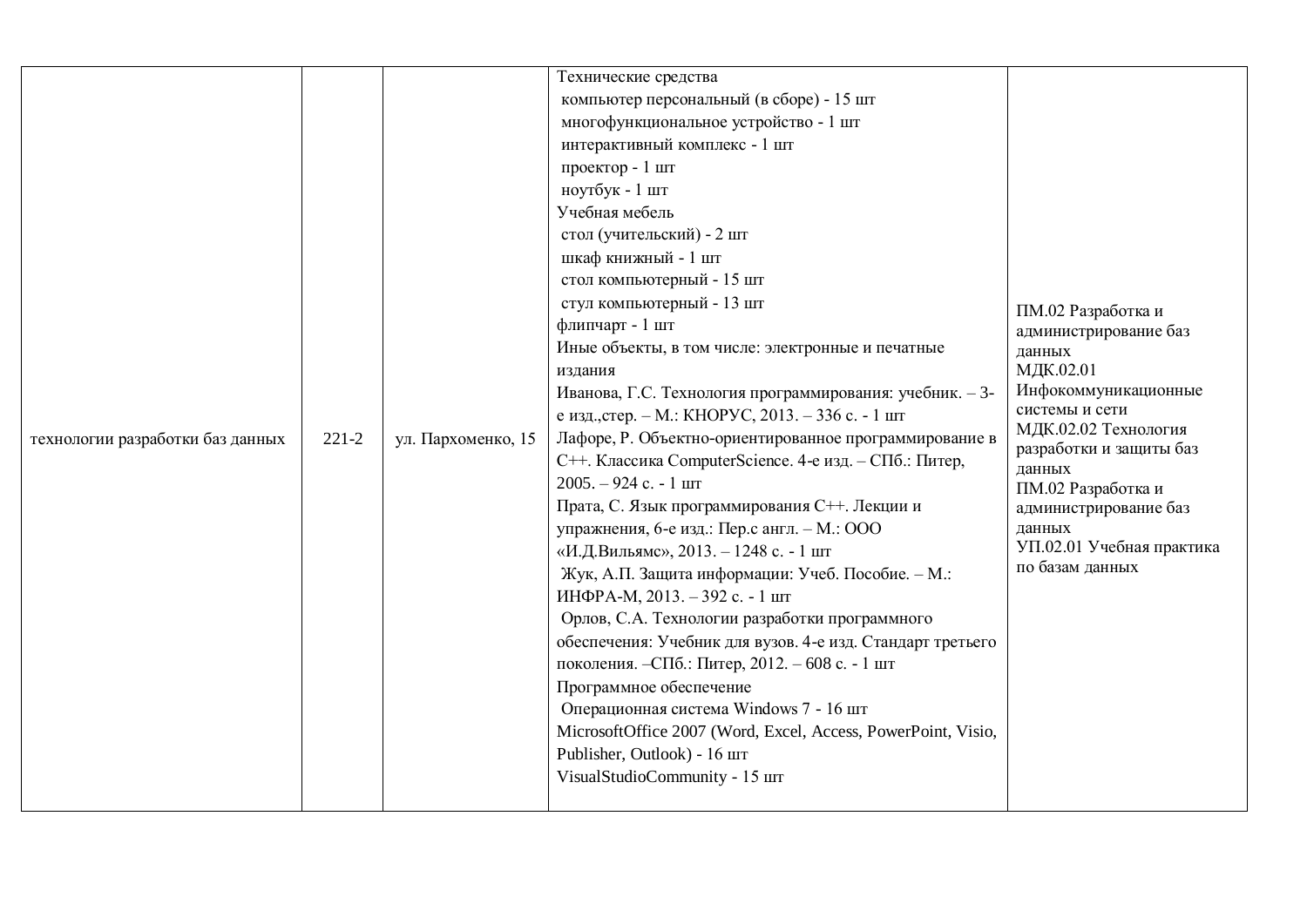| системного и прикладного<br>программирования | 216-2     | ул. Пархоменко, 15 | Технические средства<br>компьютер персональный - 16 шт<br>Учебная мебель<br>учебная доска - 1 шт<br>ученическая парта - 1 шт<br>стол компьютерный - 16 шт<br>стул ученический - 1 шт<br>стул «Престиж» - 16 шт<br>Иные объекты, в том числе: электронные и печатные<br>издания<br>методические указания к выполнению практических работ<br>по дисциплине "Информатика"<br>КИМы по дисциплине "Информатика"<br>методические указания к выполнению практических работ<br>по дисциплине "Численные методы"<br>КИМы по дисциплине "Численные методы"<br>методические указания к выполнению практических работ<br>по дисциплине "Математическое моделирование"<br>КИМы по дисциплине "Математическое моделирование"<br>методические указания к выполнению практических работ<br>по дисциплине "Web-дизайн" | ЕН.04 Численные методы<br>ЕН.05 Математическое<br>моделирование<br>ОП.05 Основы<br>программирования<br>ОП.08 Теория алгоритмов<br>ОП.05 Основы<br>программирования<br>ПМ.15 Основы web-<br>технологий<br>УП.01.01 Учебная практика<br>по программированию                                                                                                                                                                           |
|----------------------------------------------|-----------|--------------------|-------------------------------------------------------------------------------------------------------------------------------------------------------------------------------------------------------------------------------------------------------------------------------------------------------------------------------------------------------------------------------------------------------------------------------------------------------------------------------------------------------------------------------------------------------------------------------------------------------------------------------------------------------------------------------------------------------------------------------------------------------------------------------------------------------|-------------------------------------------------------------------------------------------------------------------------------------------------------------------------------------------------------------------------------------------------------------------------------------------------------------------------------------------------------------------------------------------------------------------------------------|
| информационно-<br>коммуникационных систем    | $307 - 2$ | ул. Пархоменко, 15 | КИМы по дисциплине "Web-дизайн"<br>Технические средства<br>персональный компьютер с выходом в Интернет - 9 шт<br>Оборудование<br>Типовой комплект учебного оборудования «Глобальные<br>компьютерные сети» - 1 шт<br>Учебная мебель<br>стол ученический - 9 шт<br>стол ученический одноместный - 3 шт<br>стул компьютерный - 8 шт<br>стул ученический - 5 шт<br>шкаф двухстворчатый - 1 шт<br>скамейка - 1 шт<br>Иные объекты, в том числе: электронные и печатные<br>издания<br>учебно-методический комплекс по междисциплинарному<br>курсу "Компьютерные сети и телекоммуникации"<br>методические указания к выполнению практических работ<br>по МДК "Компьютерные сети и телекоммуникации"<br>КИМы по МДК "Компьютерные сети и телекоммуникации"                                                    | ПМ.05 Выполнение работ по<br>профессии Наладчик средств<br>вычислительной техники<br>МДК.05.01 Техническое<br>обслуживание средств<br>вычислительной техники<br>МДК.05.02 Информационная<br>безопасность<br>МДК 05.03 Установка и<br>модернизация аппаратного и<br>программного обеспечения<br>компьютерных систем<br>УП.05.01 Учебная практика<br>по выполнению работ по<br>профессии Наладчик<br>технологического<br>оборудования |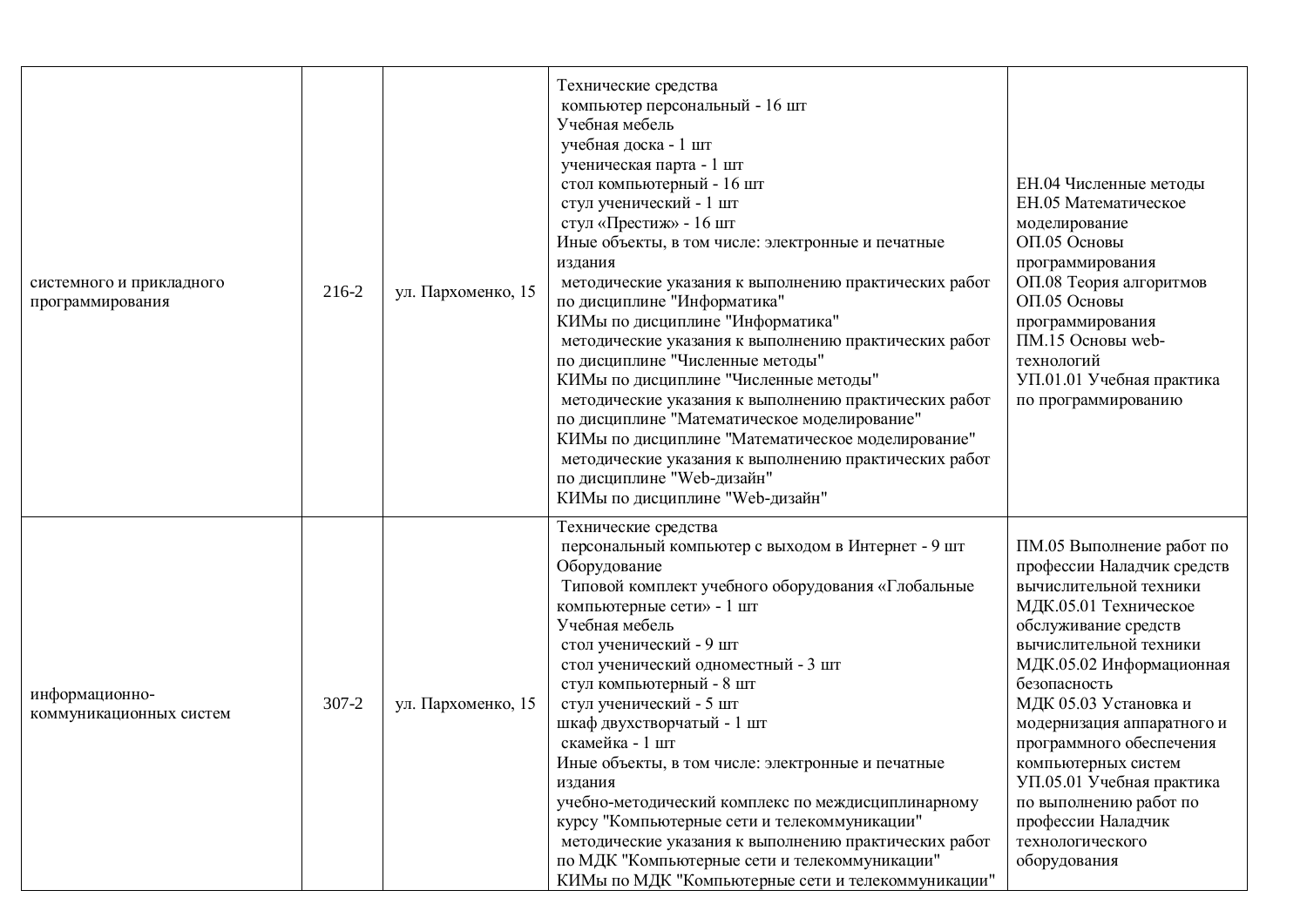|                                                         | учебно-методический комплекс по междисциплинарному                                                |                            |
|---------------------------------------------------------|---------------------------------------------------------------------------------------------------|----------------------------|
|                                                         | курсу "Инфокоммуникационные системы и сети"                                                       |                            |
|                                                         | методические указания к выполнению практических работ                                             |                            |
|                                                         | по МДК "Инфокоммуникационные системы и сети"<br>КИМы по МДК "Инфокоммуникационные системы и сети" |                            |
|                                                         | в т. ч. электронные пособия Учебное пособие "Глобальные                                           |                            |
|                                                         | компьютерные сети"                                                                                |                            |
|                                                         | пособие по управлению типовым комплектом учебного                                                 |                            |
|                                                         | оборудования "Глобальные компьютерные сети"                                                       |                            |
|                                                         | Лабораторный практикум по теме "Администрирование                                                 |                            |
|                                                         | коммутаторов"                                                                                     |                            |
|                                                         | в т. ч. печатные издания<br>Кенин А.М. Практическое руководство системного                        |                            |
|                                                         | администратора. - 2-е изд. - СПб.: Издательство «БХВ-                                             |                            |
|                                                         | Петербург», 2013. - 544 стр. - 1 шт                                                               |                            |
|                                                         | Технологии коммутации и маршрутизации в локальных                                                 |                            |
|                                                         | компьютерных сетях: учебное пособие / Е.В. Смирнова,                                              |                            |
|                                                         | А.В. Пролетарский. М.: Издательство МГТУ им. Н.Э.<br>Баумана, 2013. - 389 стр. - 1 шт             |                            |
|                                                         | Уилсон Э. Мониторинг и анализ сетей. - М.: Издательство                                           |                            |
|                                                         | «Лори», 2013. - 350 стр. - 1 шт                                                                   |                            |
|                                                         | Технические средства                                                                              |                            |
|                                                         | компьютер персональный - 1 шт                                                                     |                            |
|                                                         | интерактивная доска - 1 шт                                                                        |                            |
|                                                         | проектор - 1 шт                                                                                   |                            |
|                                                         | телевизор Самсунг - 1 шт                                                                          |                            |
|                                                         | Оборудование                                                                                      |                            |
| управления проектной<br>$402 - 2$<br>ул. Пархоменко, 15 | планшеты - 4 шт                                                                                   | ПМ.03 Участие в интеграции |
| деятельностью                                           | Учебная мебель                                                                                    | программных модулей,       |
|                                                         | учебные столы - 15 шт                                                                             |                            |
|                                                         | стол преподавателя - 2 шт                                                                         |                            |
|                                                         | стулья - 33 шт<br>офисное кресло - 1 шт                                                           |                            |
|                                                         | книжный шкаф - 1 шт                                                                               |                            |
|                                                         |                                                                                                   |                            |
| Полигоны:                                               |                                                                                                   |                            |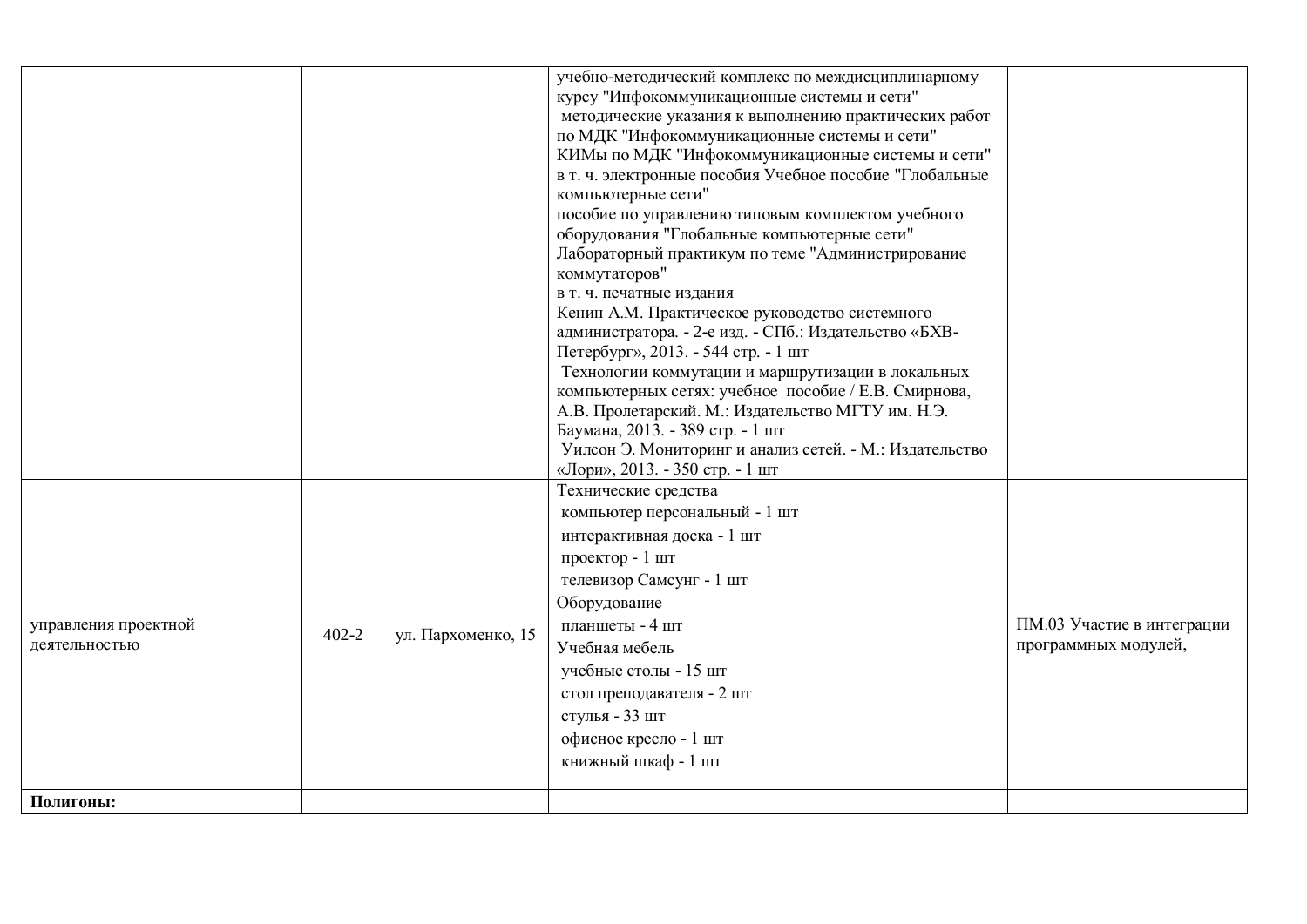| вычислительной техники | 222-2 | ул. Пархоменко, 15 | Технические средства<br>компьютер персональный - 17 шт<br>принтер - 1 шт<br>сканер - 1 шт<br>Учебная мебель<br>учебная доска - 1 шт<br>ученическая парта -1 шт<br>стол компьютерный - 16 шт<br>стол преподавателя - 1 шт<br>стол для оргтехники - 1 шт<br>стул ученический - 2 шт<br>стул «Престиж» - 17 шт<br>Иные объекты, в том числе: электронные и печатные<br>издания<br>методические указания к выполнению практических работ<br>по дисциплине «Основы программирования»<br>КИМы по дисциплине<br>методические указания к выполнению практических работ<br>по дисциплине «Основы алгоритмизации и<br>программирования»<br>КИМы по дисциплине<br>методические указания к выполнению практических работ<br>по дисциплине «Теория алгоритмов»<br>КИМы по дисциплине<br>методические указания к выполнению практических работ<br>по дисциплине «Пакеты прикладных программ»<br>КИМы по дисциплине | ПМ.04 Выполнение работ<br>профессии Оператор<br>электронно-вычислительных<br>и вычислительных машин |
|------------------------|-------|--------------------|------------------------------------------------------------------------------------------------------------------------------------------------------------------------------------------------------------------------------------------------------------------------------------------------------------------------------------------------------------------------------------------------------------------------------------------------------------------------------------------------------------------------------------------------------------------------------------------------------------------------------------------------------------------------------------------------------------------------------------------------------------------------------------------------------------------------------------------------------------------------------------------------------|-----------------------------------------------------------------------------------------------------|
|------------------------|-------|--------------------|------------------------------------------------------------------------------------------------------------------------------------------------------------------------------------------------------------------------------------------------------------------------------------------------------------------------------------------------------------------------------------------------------------------------------------------------------------------------------------------------------------------------------------------------------------------------------------------------------------------------------------------------------------------------------------------------------------------------------------------------------------------------------------------------------------------------------------------------------------------------------------------------------|-----------------------------------------------------------------------------------------------------|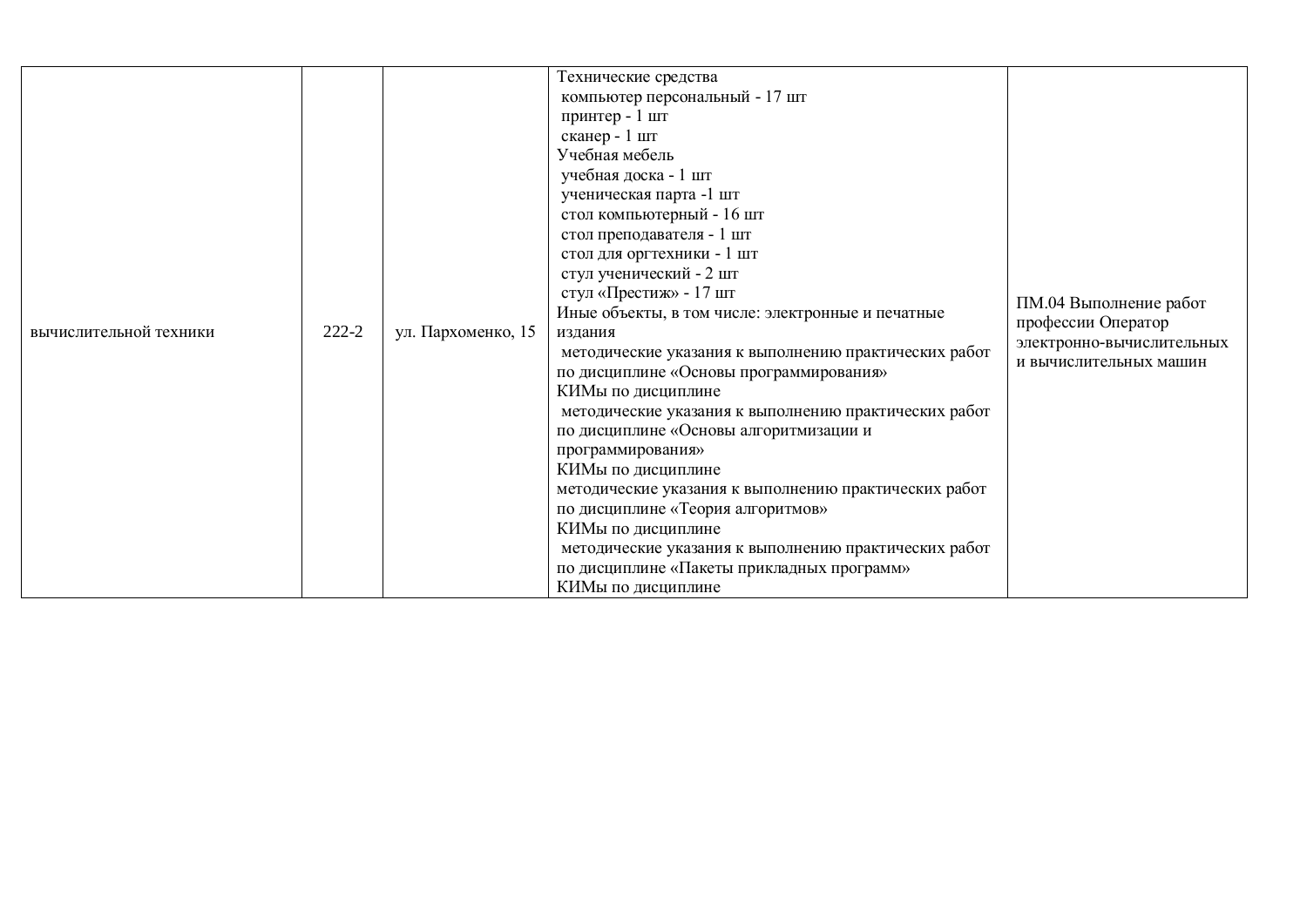| учебных баз практики<br>Спортивный комплекс: | $221 - 2$ | ул. Пархоменко, 15 | Технические средства<br>компьютер персональный (в сборе) - 15 шт<br>многофункциональное устройство - 1 шт<br>интерактивный комплекс - 1 шт<br>проектор - 1 шт<br>ноутбук - 1 шт<br>Учебная мебель<br>стол (учительский) - 2 шт<br>шкаф книжный - 1 шт<br>стол компьютерный - 15 шт<br>стул компьютерный - 13 шт<br>флипчарт - 1 шт<br>Иные объекты, в том числе: электронные и печатные<br>издания<br>Иванова, Г.С. Технология программирования: учебник. - 3-<br>е изд., стер. – М.: КНОРУС, 2013. – 336 с. - 1 шт<br>Лафоре, Р. Объектно-ориентированное программирование в<br>С++. Классика ComputerScience. 4-е изд. - СПб.: Питер,<br>$2005. - 924$ c. - 1 $\text{I}$<br>Прата, С. Язык программирования С++. Лекции и<br>упражнения, 6-е изд.: Пер.с англ. - М.: ООО<br>«И.Д.Вильямс», 2013. - 1248 с. - 1 шт<br>Жук, А.П. Защита информации: Учеб. Пособие. - М.:<br>ИНФРА-М, 2013. - 392 с. - 1 шт<br>Орлов, С.А. Технологии разработки программного<br>обеспечения: Учебник для вузов. 4-е изд. Стандарт третьего<br>поколения. - СПб.: Питер, 2012. - 608 с. - 1 шт<br>Программное обеспечение<br>Операционная система Windows 7 - 16 шт<br>MicrosoftOffice 2007 (Word, Excel, Access, PowerPoint, Visio,<br>Publisher, Outlook) - 16 шт<br>VisualStudioCommunity - 15 IIIT | УП.02.01 Учебная практика<br>по базам данных<br>ПМ.04 Выполнение работ<br>профессии Оператор<br>электронно-вычислительных<br>и вычислительных машин<br>УП.04.01 Учебная практика<br>по выполнению работ по<br>профессии Оператор<br>электронно-вычислительных<br>и вычислитель<br>вычислительных машин |
|----------------------------------------------|-----------|--------------------|---------------------------------------------------------------------------------------------------------------------------------------------------------------------------------------------------------------------------------------------------------------------------------------------------------------------------------------------------------------------------------------------------------------------------------------------------------------------------------------------------------------------------------------------------------------------------------------------------------------------------------------------------------------------------------------------------------------------------------------------------------------------------------------------------------------------------------------------------------------------------------------------------------------------------------------------------------------------------------------------------------------------------------------------------------------------------------------------------------------------------------------------------------------------------------------------------------------------------------------------------------------------------------------|--------------------------------------------------------------------------------------------------------------------------------------------------------------------------------------------------------------------------------------------------------------------------------------------------------|
|----------------------------------------------|-----------|--------------------|---------------------------------------------------------------------------------------------------------------------------------------------------------------------------------------------------------------------------------------------------------------------------------------------------------------------------------------------------------------------------------------------------------------------------------------------------------------------------------------------------------------------------------------------------------------------------------------------------------------------------------------------------------------------------------------------------------------------------------------------------------------------------------------------------------------------------------------------------------------------------------------------------------------------------------------------------------------------------------------------------------------------------------------------------------------------------------------------------------------------------------------------------------------------------------------------------------------------------------------------------------------------------------------|--------------------------------------------------------------------------------------------------------------------------------------------------------------------------------------------------------------------------------------------------------------------------------------------------------|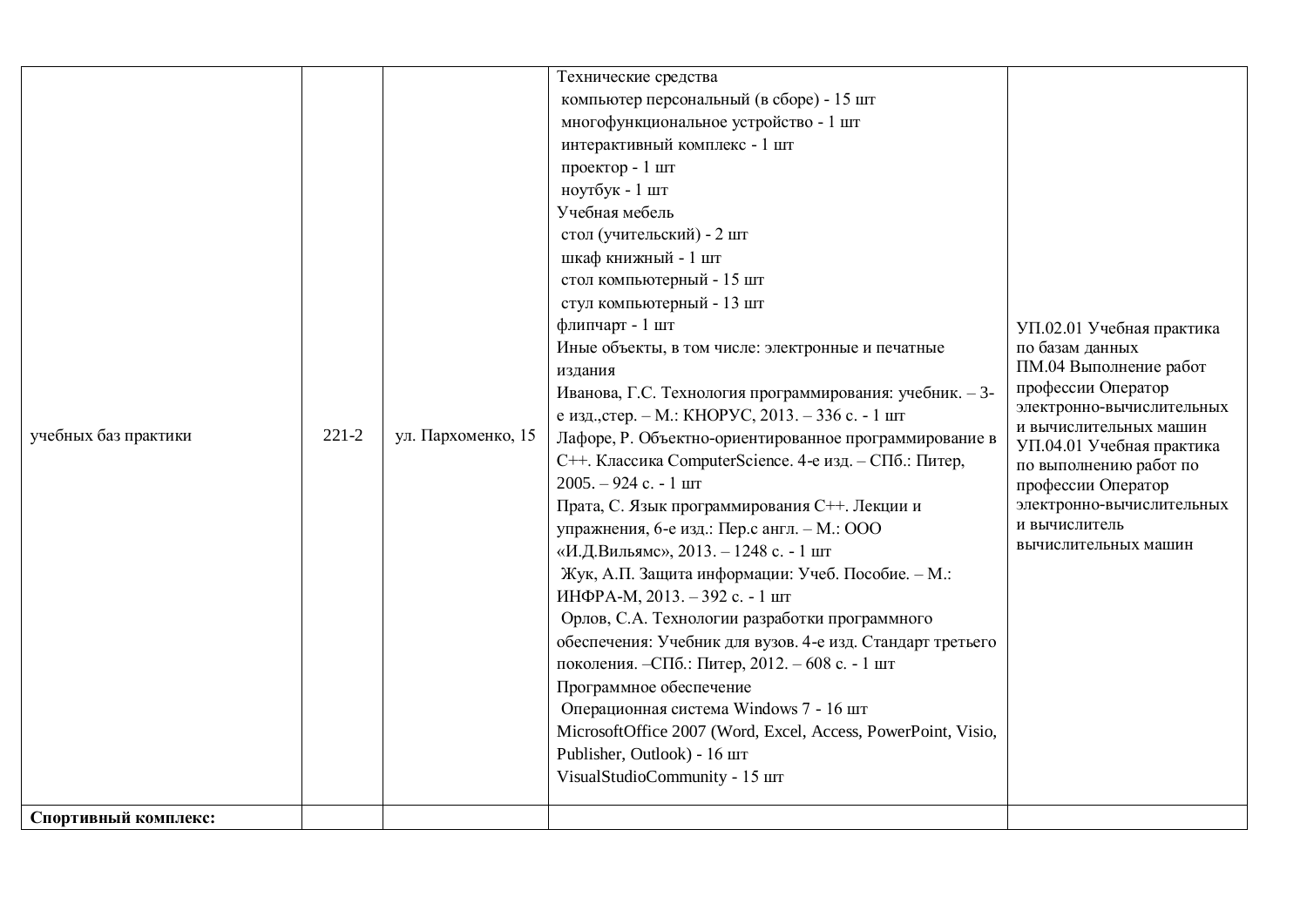|                |                | Спортивный инвентарь           |                    |
|----------------|----------------|--------------------------------|--------------------|
|                |                | Мяч баскетбольный - 15 шт      |                    |
|                |                | Сетка б/б - 2 шт               |                    |
|                |                | Ботинки лыжные - 90 пар        |                    |
|                |                | Бревно гимнастическое - 2 шт   |                    |
|                |                | Брусья гимнастические - 1 шт   |                    |
|                |                | Лыжи д/пластика - 66 пар       |                    |
|                |                | Маты гимнастические - 8 шт     |                    |
|                |                | Медицинбол - 5 шт              |                    |
|                |                | Мяч волейбольный - 20 шт       |                    |
|                |                | Мяч футбольный - 8 шт          |                    |
|                |                | Палки лыжные - 41 пар          |                    |
|                |                | Сетка волейбольная - 1 шт      |                    |
|                |                | Скамейка гимнастическая - 9 шт |                    |
|                |                | Гриф специальный - 4 шт        |                    |
|                |                | Велотренажер PELICAN - 1 шт    |                    |
|                |                | Кольцо б/б - 4 шт              |                    |
|                |                | Щит б/б фанера - 2 шт          | ОГСЭ.04 Физическая |
| спортивный зал | пр. Ленина, 38 | Гриф W-образный - 2 шт         | культура           |
|                |                | Диск 15 кг - 10 шт             |                    |
|                |                | Диск 5 кг - 3 шт               |                    |
|                |                | Диск 2,5 кг - 4 шт             |                    |
|                |                | Диск 2 кг - 6 шт               |                    |
|                |                | Гиря 16 кг - 2 шт              |                    |
|                |                | Стенка шведская - 5 шт         |                    |
|                |                | Гиря 20 кг - 2 шт              |                    |
|                |                | Гантели разновесовые - 30 шт   |                    |
|                |                | Диск для метания - 8 шт        |                    |
|                |                | Мяч для метания - 8 шт         |                    |
|                |                | Ядро легкоатлетическое - 8 шт  |                    |
|                |                | Флажок стартовый - 5 шт        |                    |
|                |                | Колодки стартовые - 1 шт       |                    |
|                |                | Упоры для отжиманий - 8 шт     |                    |
|                |                | Колесо для пресса - 7 шт       |                    |
|                |                | Манжеты отягощенные - 21 шт    |                    |
|                |                | Табло игровое - 2 шт           |                    |
|                |                | Батут - 1 шт                   |                    |